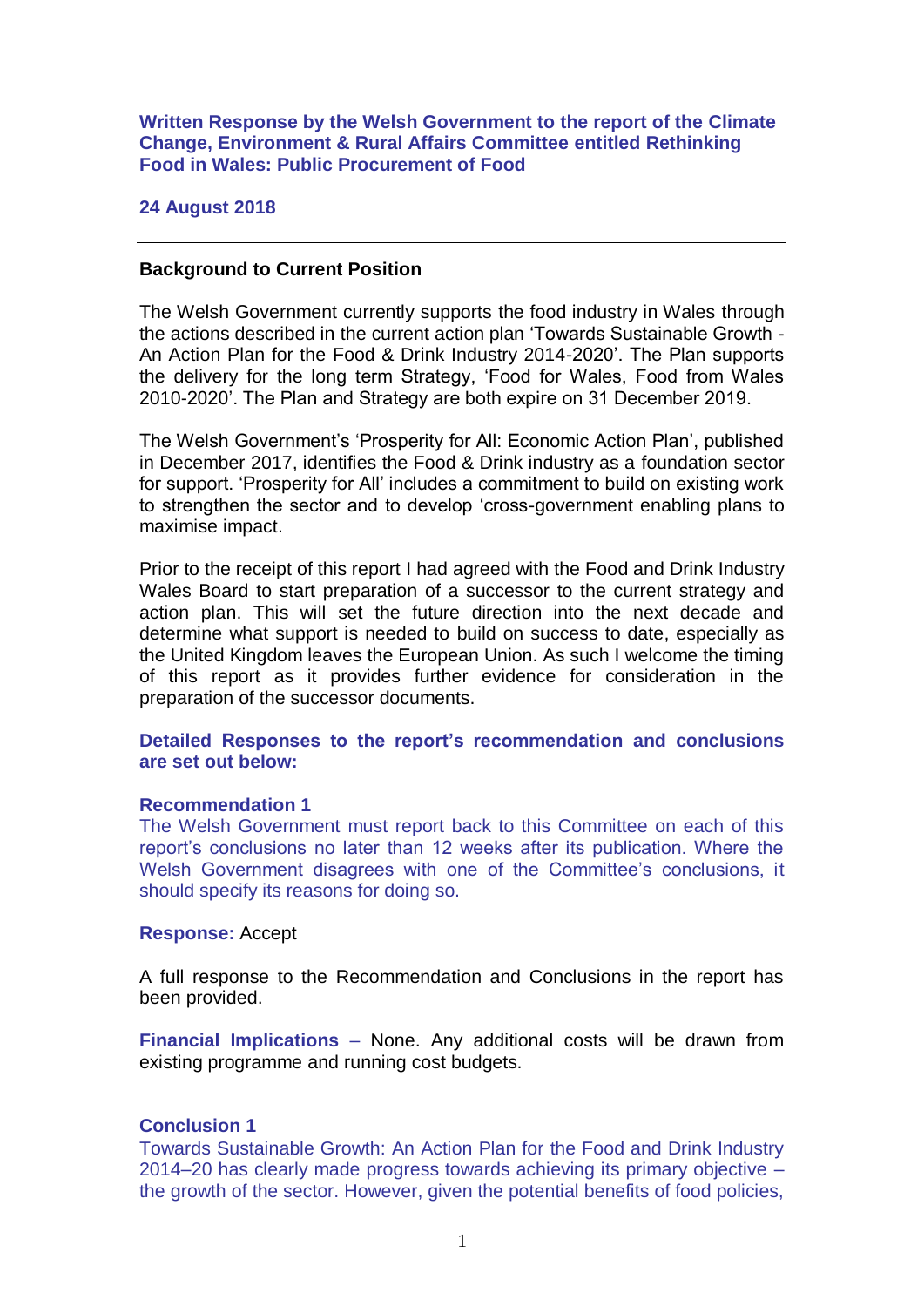this focus is too narrow. There is currently a need for a strategic vision for the Welsh food sector which makes connections between different policy areas, such as health, wellbeing and sustainability, alongside economic growth. The challenges presented by Brexit make this even more urgent.

The Welsh Government welcomes the Committee's conclusion that clear progress has been made under the Action Plan for the Food and Drink Industry. The current Action Plan has broad focus with 48 actions covering the wider aspects of the food and drink sector, making connections to different policy areas including those listed in the conclusion, in addition to the economic focus of the headline target to grow the sector's value to £7 billion by 2020.

The Welsh Government agrees it is time to look further to the future, taking account of what has been achieved and lessons learnt. Having a clear strategic vision for the long term is essential to guide actions and support which help the sector to continually grow. Related to this is how the sector contributes to the wider benefit of Wales. The food and drink industry is identified within the Prosperity for All: Economic Action Plan as one of the four 'Foundation Sectors' putting it at the centre of the Welsh Government's programme for government. Future strategy and support for the food and drink industry will continue to take into account the wider contribution of the sector to Wales' benefit.

I announced on 18 July that the Food and Drink Industry Wales Board (the Board) and I have started work to develop a successor to the current Action Plan to provide strategic direction for the industry beyond 2020. This work would have commenced regardless of Brexit. A first round of public engagement is underway. Development of a successor Action Plan / Strategy will ensure that connections between the different policy areas continue to be made, delivering well-being in Wales, and providing an enabling plan for food as a foundation sector.

### **Conclusion 2**

There is a need for a new, overarching, post-Brexit food strategy that reflects a whole-system approach. The strategy should be underpinned by the objectives and goals of the Well-being of Future Generations (Wales) Act 2015 and should be accompanied by an action plan, including measures and targets.

The Welsh Government has a comprehensive action plan in place and the Board and I have commenced work on a successor plan / strategy for the period from 2020 which will take forward the food sector as a 'foundation sector' as prioritised by the Economic Action Plan. Consideration of the Wellbeing of Future Generations (Wales) Act 2015 will form one of the key policy considerations as the successor to the current Action Plan for the food and drink industry is developed. The successor Action Plan / Strategy will take account of Brexit in setting longer term strategic direction and actions and work has already started (see conclusion 1 response). In the short term the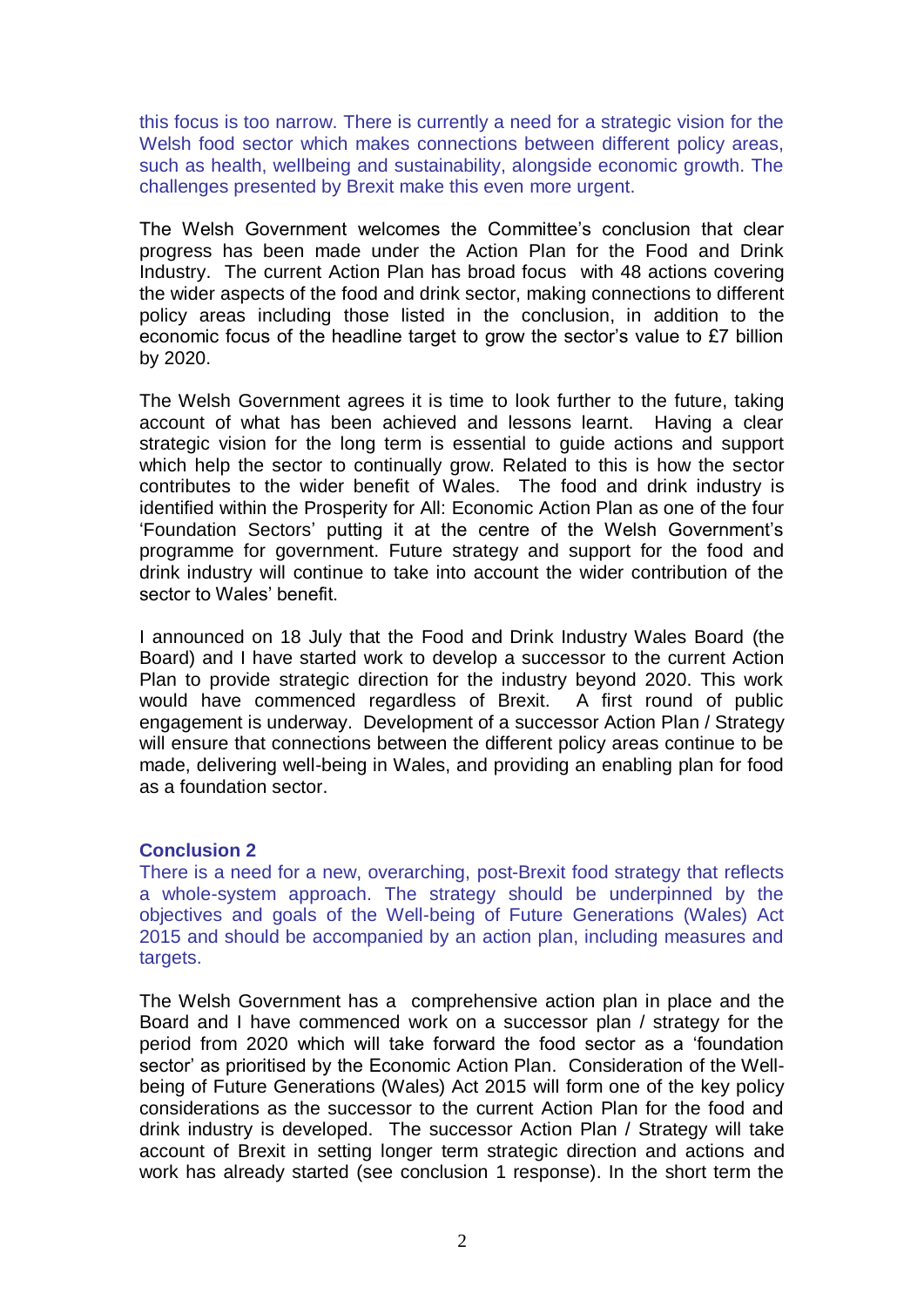Welsh Government already has a 'Brexit Readiness' programme underway which includes actions for the food sector.

# **Conclusion 3**

Given that the most recent official figures estimated public sector food and drink procurement spend to be £74.4 million per year, it is vital that the wider benefits of that spend are realised. This funding is used to provide food in our schools and hospitals, and should be thought of as an investment in the health and wellbeing of the Welsh people. We believe that public procurement of food should form a central part of a post-Brexit food strategy.

Public procurement of food and drink is an important matter irrespective of Brexit. The potential of public expenditure to generate business opportunities for Welsh based companies and to have wider public benefits in terms of food and drink being of good standards are important factors to be considered in the National Procurement Service's work and the Welsh Government's support for food and drink businesses. At this point in time no decisions have been taken about the scope of the longer term Action Plan / Strategy from 2020 and this conclusion can be considered as part of the collected evidence.

# **Conclusion 4**

The Public Policy Institute for Wales' review of the Welsh Government's food and drink strategy and action plan was published in 2016. It is still relevant for policy and planning and should be used to inform the approach to enhancing public sector food procurement. We believe it would be helpful for the Welsh Government to publish its response to that report.

The Welsh Government will be considering a wide range of evidence as it develops the future strategy and action plan for the food and drink sector in Wales. This provides the opportunity to consider the analysis and recommendations of the Public Policy Institute for Wales' review as one of a wide range of stakeholder inputs which will form the evidence base for the successor action plan.

# **Conclusion 5**

We were concerned by the suggestion that, in Wales, public sector procurement is not considered by suppliers to be reliable or prestigious. An overarching food strategy, which sets the highest standards, would address the perception that public procurement is not prestigious. Having a clear, longterm strategic direction may also address a broader perception of a lack of reliability. In any event, we believe the Welsh Government and the sector must work together to identify and address the reasons for this perception.

The Welsh Government's National Procurement Service (NPS) is a little sceptical of the suggestion that public sector procurement is not considered reliable or prestigious without seeing statistics to support this statement is the view of many food and drink businesses. However, the NPS wants suppliers to feel that public sector procurement is reliable and the review referred to in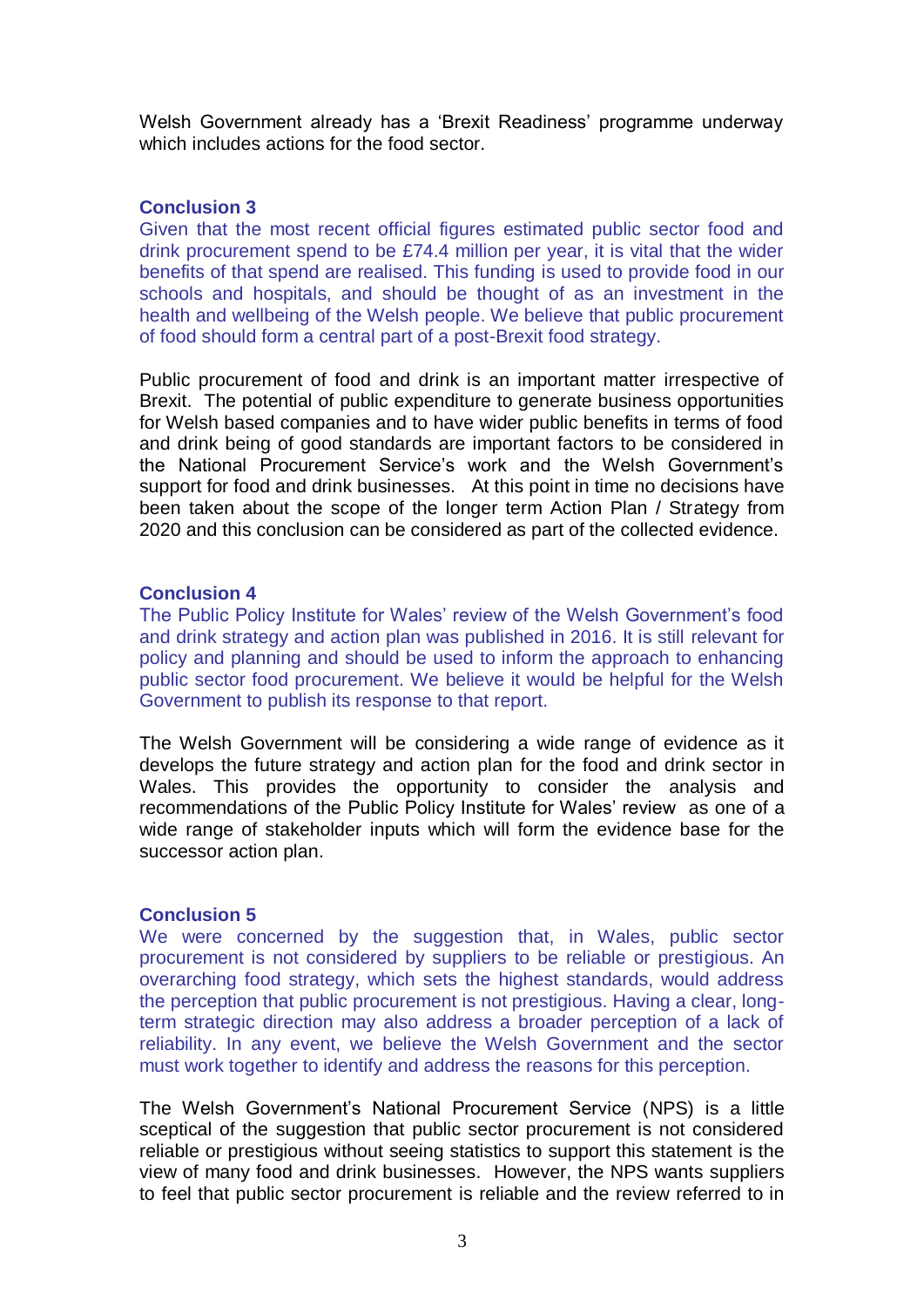the response to Conclusion 9 will allow the NPS to learn from supplier feedback.

## **Conclusion 6**

There is merit in exploring tools that can provide a more sophisticated assessment of costs for procurement purposes. For example, local employment could be expressed as a cost factor. The Well-being of Future Generations (Wales) Act 2015 provides an ideal foundation for the development of such tools and can provide the basis for the Welsh Government, the WLGA and other relevant organisations to develop an approach that reflects Welsh priorities.

The exploration of tools that can provide a more sophisticated assessment of costs for procurement purposes is under exploration within wider work being led by Value Wales to support the Well Being of Future Generations. Initial discussions have been held with a number of organisations at the forefront of realising progressive economics for local people and places. The NPS is closely involved in this work and will be involved in future pilot activity.

## **Conclusion 7**

The Committee is pleased that organisations in Wales, including the NPS and an increasing number of local authorities, have signed up to the Courtauld 2025 agreement. Reducing food waste should feature in the development of an overarching food strategy and any associated action plan.

The Welsh Government agrees that reducing waste associated with food production is key to the development of a successful and sustainable food and drink industry. Such an approach will benefit the industry, consumer through potential cost reductions and the wider environment by optimising the use of natural resources and waste minimisation.

The food and drink industry is already responding to consumer demand in this area, and the successor to the current strategy and action plan will link with the forthcoming revision of the Welsh Government Waste Strategy to ensure that future developments have maximum impact in benefiting all stakeholders. As the current Waste Strategy is currently under review the Welsh Government will accept the conclusion in principle, in order to ensure that adequate consideration of waste minimisation is made. It is expected that the Welsh Government will publish a consultation on a revised waste strategy this Autumn.

# **Conclusion 8**

An overarching food strategy should be supported by measures to increase the skills and expertise of procurement professionals in Wales, to ensure that its objectives can be delivered effectively. Supporting training and exchange of best practice through working groups at a local level has been effective in the past.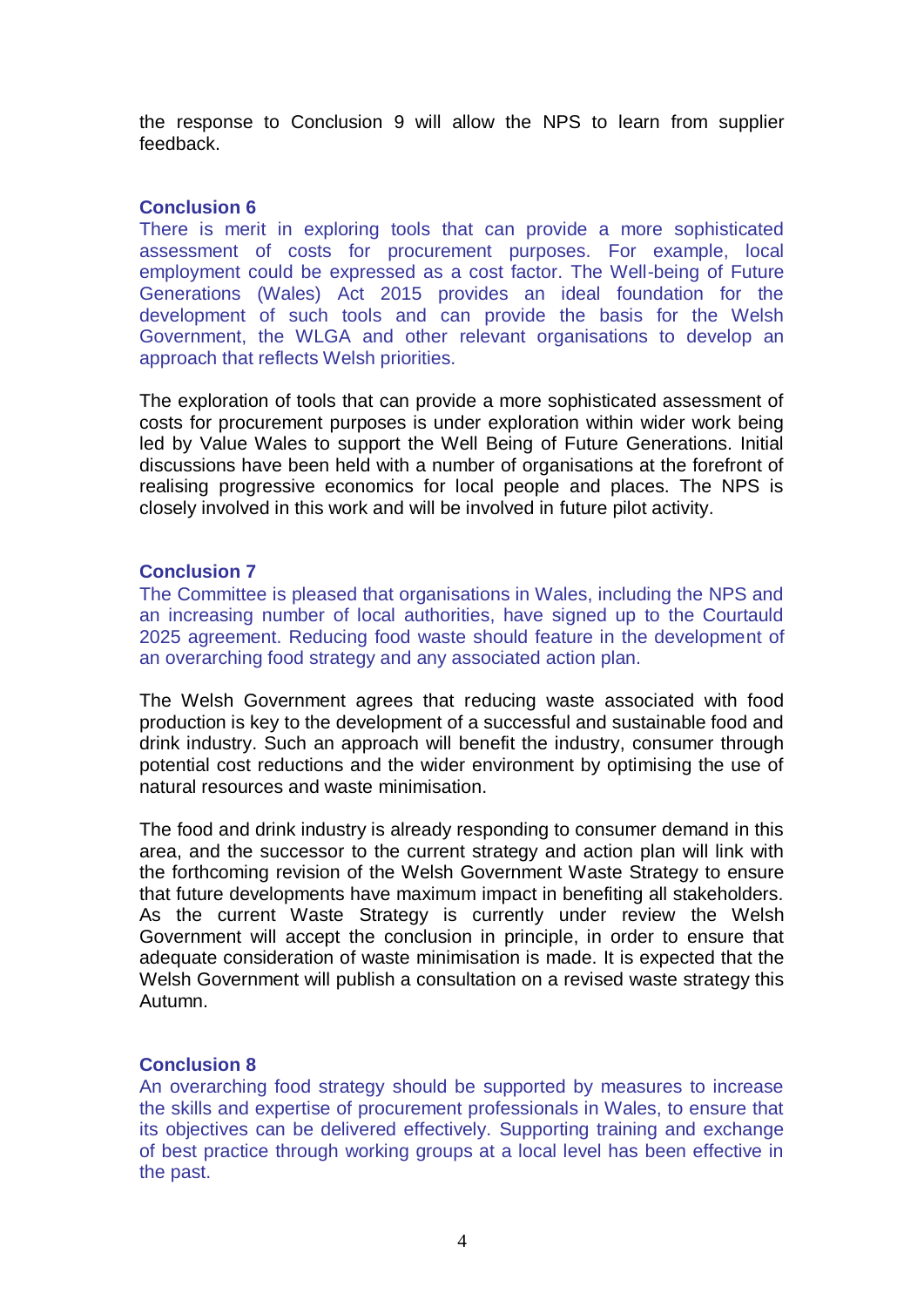The NPS coordinates a Food Category Forum which enables food safety and food procurement officers from across the Welsh public sector to collaborate and to share experience and expertise. The Food Category Forum will be consulted to develop an understanding of the priority skills development requirements for food procurement. The development of skilled professionals remains a commitment of the Welsh Government.

### **Conclusion 9**

The Welsh Government has two roles in relation to public sector procurement of food. It is responsible for the National Procurement Service (NPS) and is also responsible for setting the overall policy framework. It appears that, in recent years, Welsh Government resources have been targeted towards developing the NPS at the expense of providing support for procurement outside the NPS.

A review of procurement has been initiated and consideration is being given to the allocation of support to help drive up capability across the Welsh public sector. The conclusions of this report will be considered as evidence within this review.

## **Conclusion 10**

.

Central procurement is not necessarily incompatible with supporting local suppliers. An overarching food strategy, supported by a consistent assessment of cost that reflects its objectives, can accommodate both central and local procurement approaches. However, for the foreseeable future, it appears that public organisations will continue to spend a significant amount of public money outside NPS frameworks. The Welsh Government needs to consider how it can support public organisations to continue to improve procurement practices. Contributors to this inquiry provided several suggestions of how this could be taken forward, including through improved collaboration between Government, public procurement and industry.

The NPS will utilise its Food Category Forum to further develop its understanding of customer and business requirements. This 'lessons learned' approach will help inform future central, regional and local approaches to food procurement which maximise the value of this expenditure for Wales. These conclusions will be considered as evidence within the review of procurement outlined in the response to conclusion 9.

# **Conclusion 11**

Concerns about the NPS frameworks have been reported to this Committee and the Wales Audit Office. We are concerned that the projections for spend in year one of NPS Food Framework 1 is considerably lower than the estimated value that appeared in tender documents. Given than [sic] the Wales Audit Office has also concluded that the potential use of Frameworks has been over estimated by the NPS, we strongly believe the Welsh Government should keep this matter under review.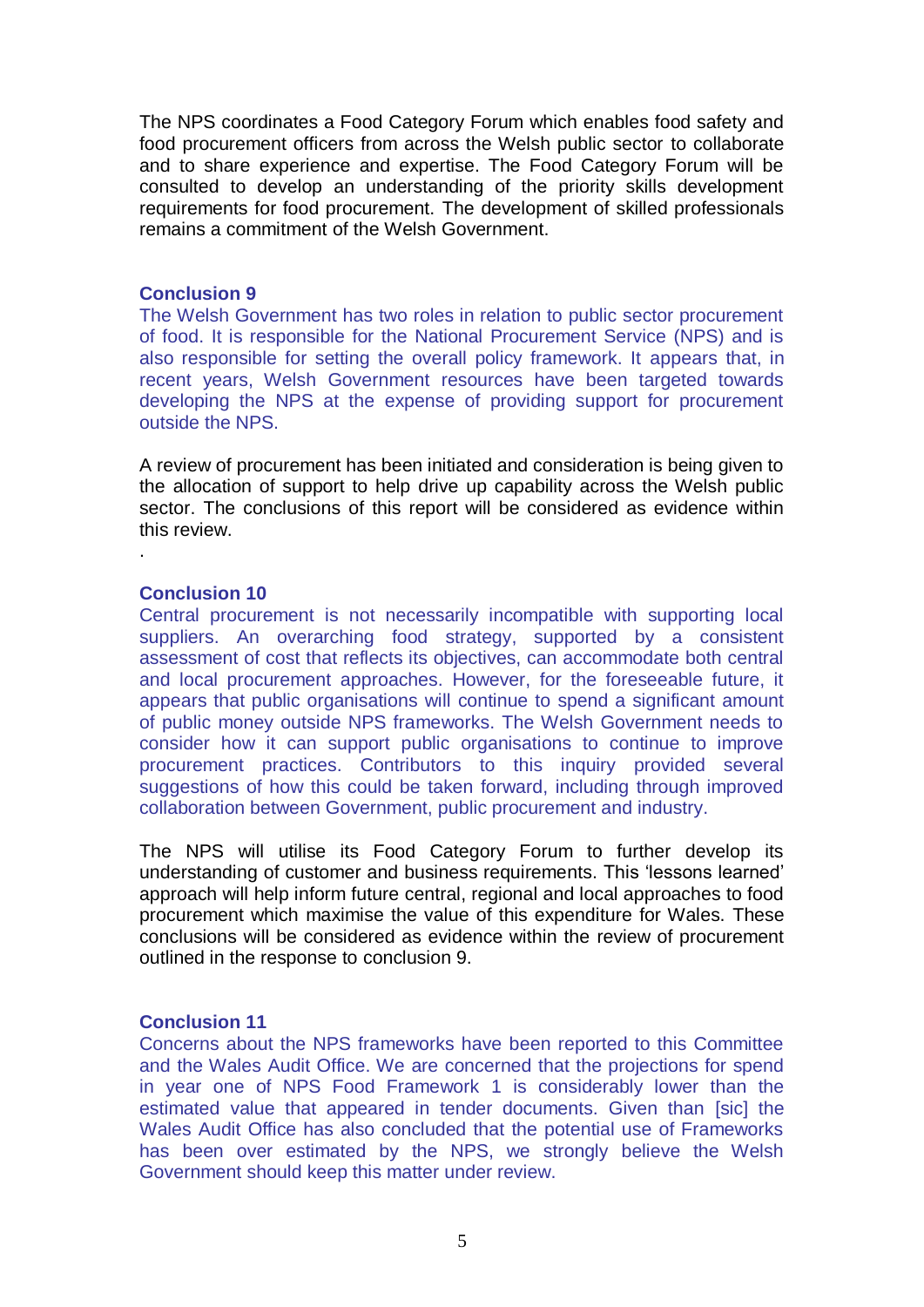Adoption of the framework has been subject to factors such as organisation mobilisation, the existence of current agreements, alignment with school terms etc. Reflecting upon the findings of the Wales Audit Office reports, customer feedback, and access to more accurate management information framework values are now being based upon more realistic forecasts. The Welsh Government will keep this matter under review.

### **Conclusion 12**

The NPS appears to have responded positively and constructively to initial concerns about the structure of NPS Food Framework 1. We note that the Welsh Government is currently undertaking a review of the NPS and believe that the food frameworks should form part of that review.

The Welsh Government is pleased to note this conclusion, and can confirm that all categories within the NPS will form part of the review.

## **Conclusion 13**

There is a lack of information available about public sector spend on food. We believe the Welsh Government should consider how this can be addressed. A possible approach could include publishing, on a biennial basis, information on spend via public sector food procurement. This would enable the identification of long-term trends and gaps in the supply chain.

Welsh public sector procurement expenditure is captured through a spend analytics system, Atamis, funded by the Welsh Government. This allows for a wide range of category expenditure including food to be analysed and assessed.

The Welsh Government is pleased to confirm that data from this system will be made available for publication from autumn 2018. A two year reporting cycle would allow the effective tracking of changes and the identification of emerging patterns.

## **Conclusion 14**

The extent to which EU regulations have constrained procurement practice has been exaggerated over many years. It is clear from practice in other EU countries that the system does not prevent the procurement of food that is locally produced, healthy and sustainable.

Under the current regime the NPS is actively encouraging the use of local, healthy and sustainable foods.

Supplier workshops are being run in July 2018 to discuss the introduction of a new Key Performance Indicator (KPI) tool, which will help the NPS monitor, evaluate and report on the sustainability performance of suppliers appointed under the NPS Food and Drink frameworks.